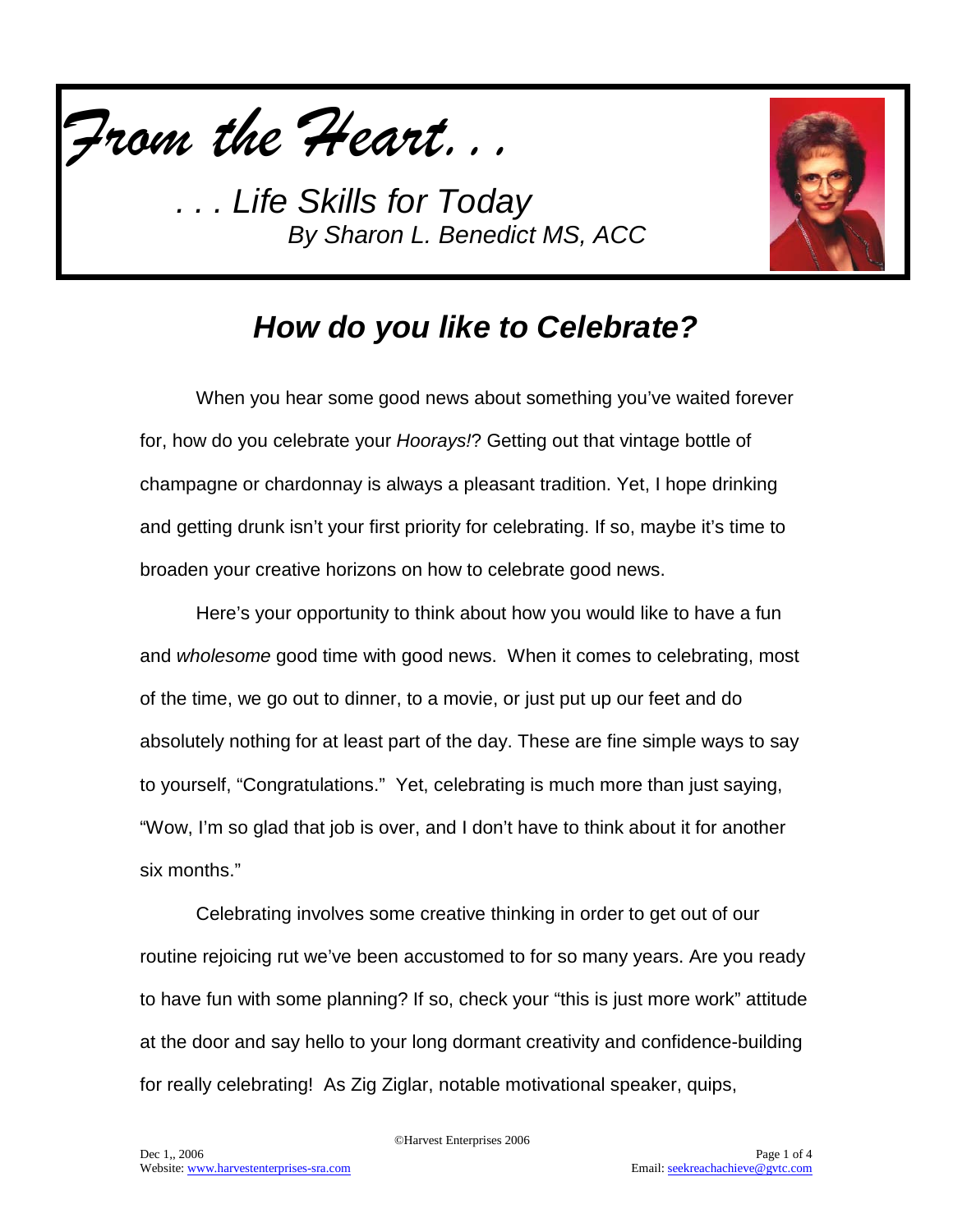"Confidence is going after Moby Dick in a rowboat and taking the tartar sauce with you." Creativity comes alive with that kind of confidence! Are you ready? Let's get started.

Throughout each month this year, certain life skill topics have been covered—*Relationships/Core Values, Time Management, Career/Money Management, Recordkeeping, Home/Vehicle/Possessions, Housekeeping, Wellness, Meals, Childcare, Recreation/Entertainment, Reflection—*and this month, *Celebration*.

As you followed along this year, you have focused on your core value, how you use your time, your career choice, how you spend your money, keep your records, take care of your possessions, clean your house, reach for higher wellness, more enjoyable, nutritious meals, nurture your children, choose wholesome entertainment and outdoor recreation. As you reflected on these life skills, you have come away with a greater awareness, understanding, and commitment to the life you want to seek, reach, and achieve.

This month it's time to celebrate your personal wins in those life skill areas. So, choose which areas you and your family would like to celebrate throughout the December holidays and beyond. But remember, don't fill this month so full you lose the simple pleasures of quiet moments by yourself and with your own family.

Here are a few sample ideas from three life skill areas to consider any time: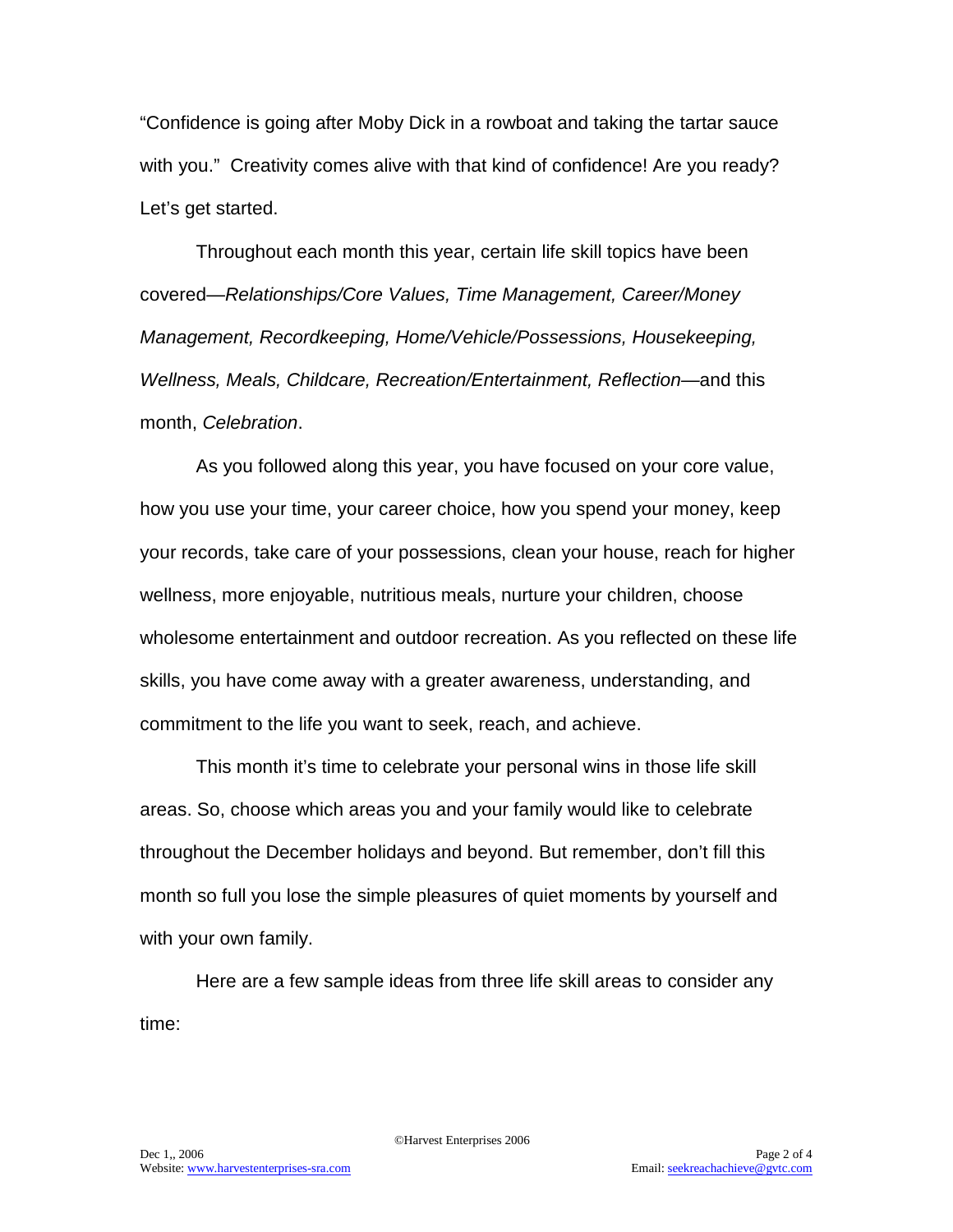### *Time Management*

**Goal accomplished**—Mom and Dad were able to cut down ten extra hours of work per week away from home in order to have the family together more often.

**Celebration**—Children, Jason and Mary, decide to treat parents to a night out with "the kids", all expenses paid "by the kids" (e.g. dinner and a show; dinner and miniature golf; a day at Fiesta Texas Entertainment Park or some other theme park).

### *Home/Vehicle/Possessions*

**Goal accomplished**—Redecorated the children's bedrooms

**Celebration**—A party for each child (e.g. daughter, Mary, wants a slumber party of friends all crammed in her room; son, Jason, wants guys over to play basketball and some computer games in his room). First, give yourself a time-out. You'll then have a lot more energy and motivation for this one. I also suggest you have them on separate days for your own sanity! Enjoy!

### *Career/Money Management*

**Goal accomplishe**d—As a sideline, passion, and possible future career, Dad finally finished writing and publishing his first fictional short story. **Celebration**—Mom and the kids arrange a surprise writer's party for Dad. House decorated accordingly; even dressed up as the characters in his story. Being wildly creative to tell Dad how great he is.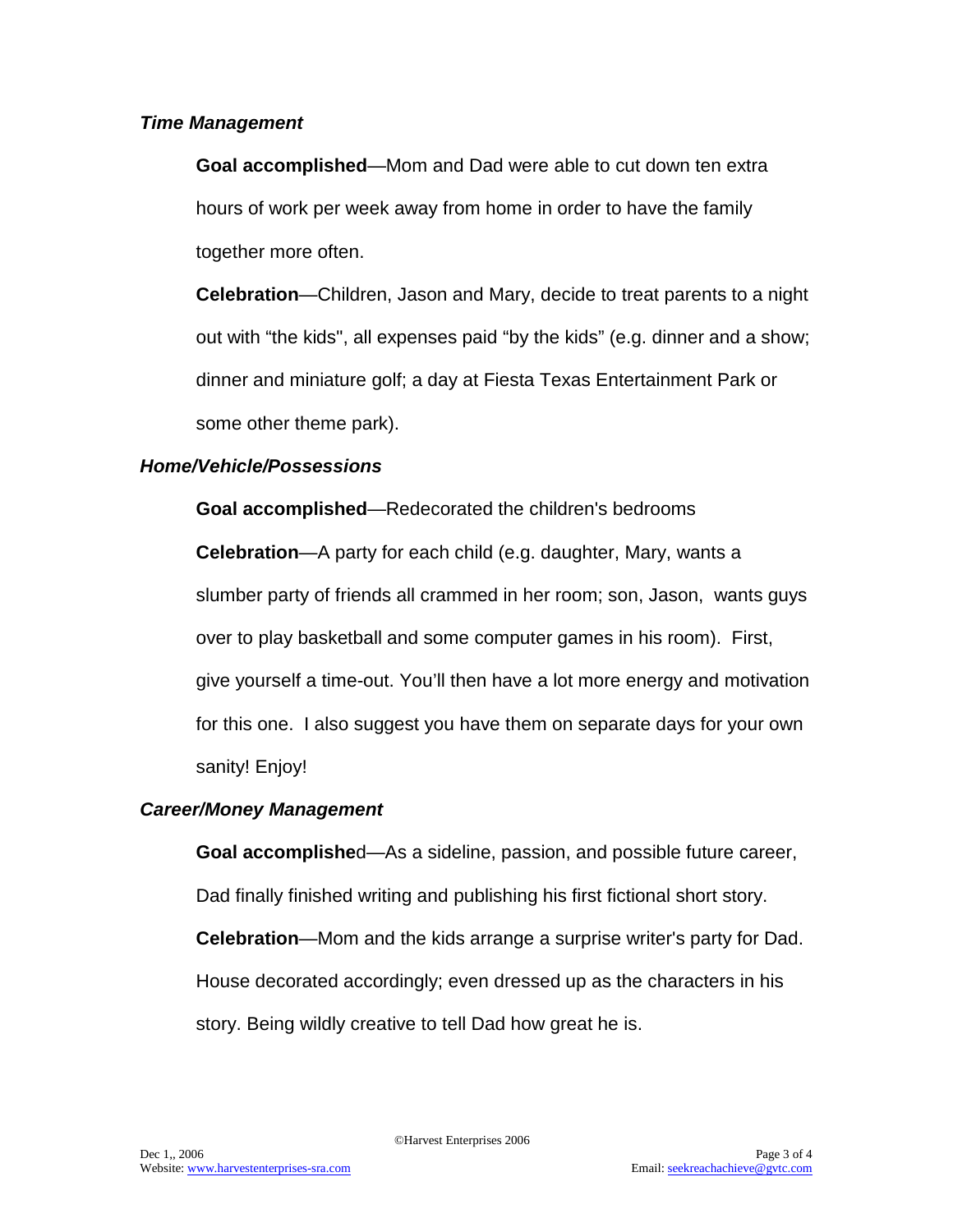As you confidently create simple and elaborate celebrations for you and your

family, remember to celebrate each moment, the gift of this day, and the breath

you breathe. You will then begin to experience the simple joys and treasure of

relationships you may have taken for granted. But no longer!

Resources:

*Celebrations That Touch the Heart: Creative Ideas to Make Your Holidays and Special Events Meaningful* by Brenda Poinsett. WaterBrook Press (October 16, 2001)

*Roses: Beautiful Ideas for Home and Celebration* by Antonia Swinson. Ryland Peters & Small (January 15, 2006)

*Sweet Smarts for Sweethearts: Savvy Advice & Fun Ideas for Celebrating Love* Honor Books (December 2004)

--------------------------------------------------------------------------------

--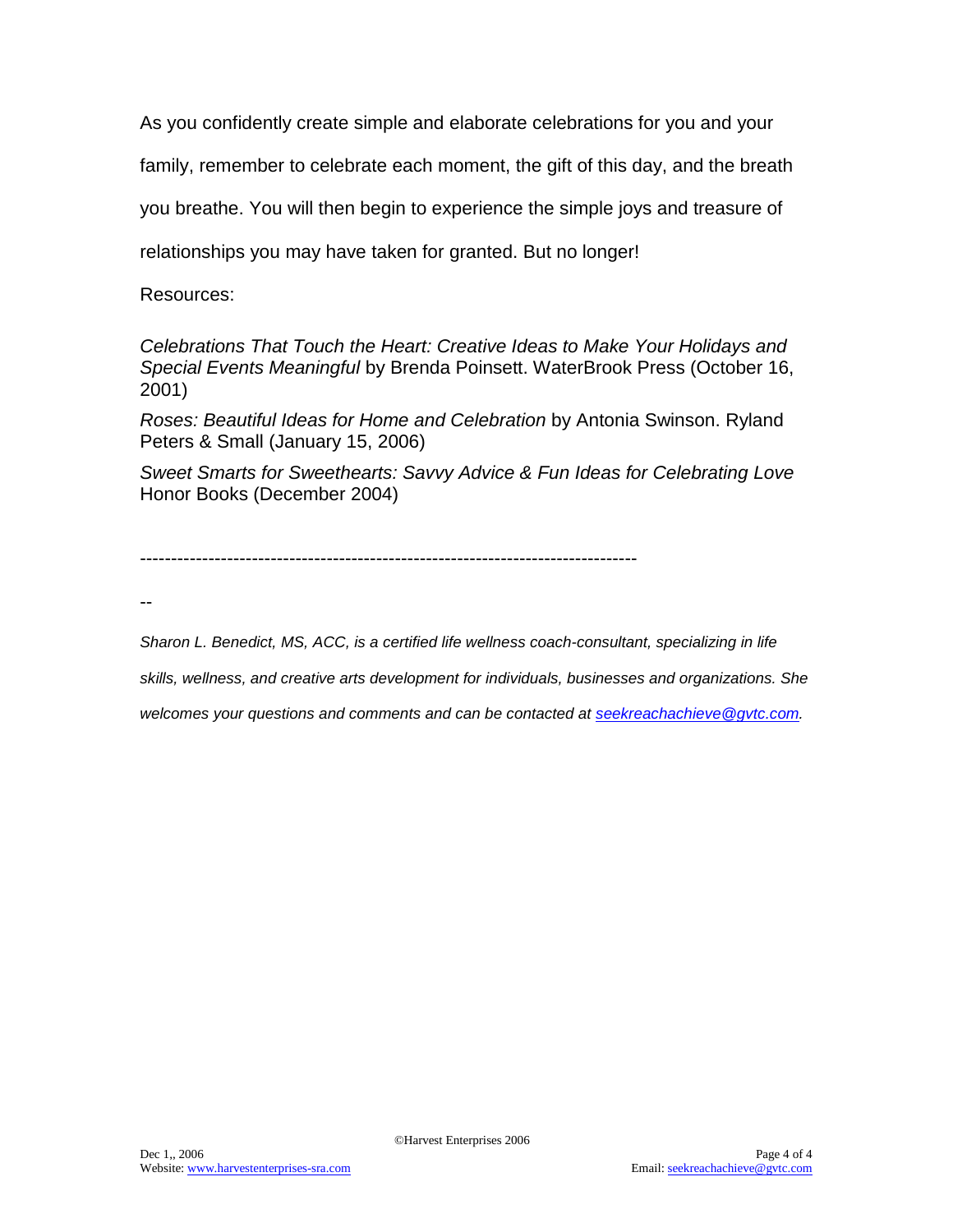



## *Let's Make Memories Last Forever*

When you hear some good news about something for which you have waited along time, how do you celebrate? Getting out that vintage bottle of champagne is always a pleasant tradition. Yet, I hope drinking and getting drunk isn't your first priority for celebrating. If so, maybe it's time to broaden your creative horizons on how to celebrate good news.

Goal accomplished--Redecorate the children's bedrooms

Celebrate--A party for each child (ie. Mary wants a slumber party of friends all crammed in her room; John wants guys over to play basketball and use the computer in his room). I suggest you have them on separate days for your own sanity! Enjoy!

Goal accomplished--Dad finally finished writing and publishing a short story novel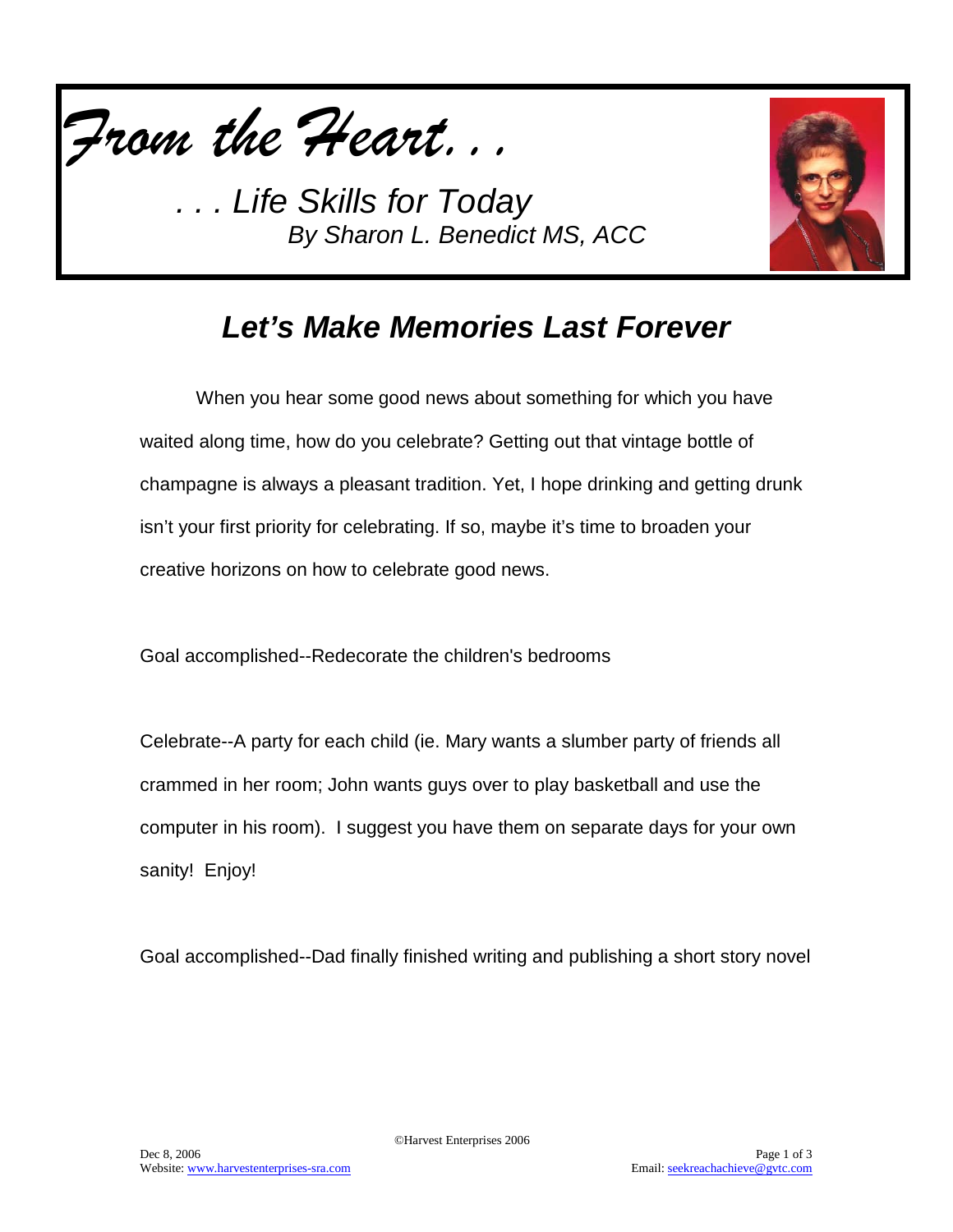Celebrate--Mom and the kids arrange a surprise writer's party for Dad. Decorate accordingly. Be wildly creative to tell Dad how great he is. If possible, dress up as the characters in his book.

Goal accomplished--Mom and Dad were able to cut down on extra hours of work away from home in order to have the family together more often.

Celebrate--John and Mary decide to treat parents to a night out w/ the "kids", all expenses paid (ie. dinner and a show; dinner and miniature golf; a day at Fiesta Texas Entertainment Park or some other theme park).

Have you and your family celebrate together in some special way. Be creative. Dream alittle...or alot! Then do it!

(And so on; you fill in the rest. Let the creative genius in you be let loose! Utilize the books and resources listed at end of workbook. Have fun!) Celebrate each moment, the gift of this day, and the breath you breathe. You will then begin to experience the simple joys and treasure of relationships you may have taken for granted. But no longer!

Resources:

Celebrating Holidays Scrapbook Style: 250 Sensational Page Ideas You Can Create (Paperback)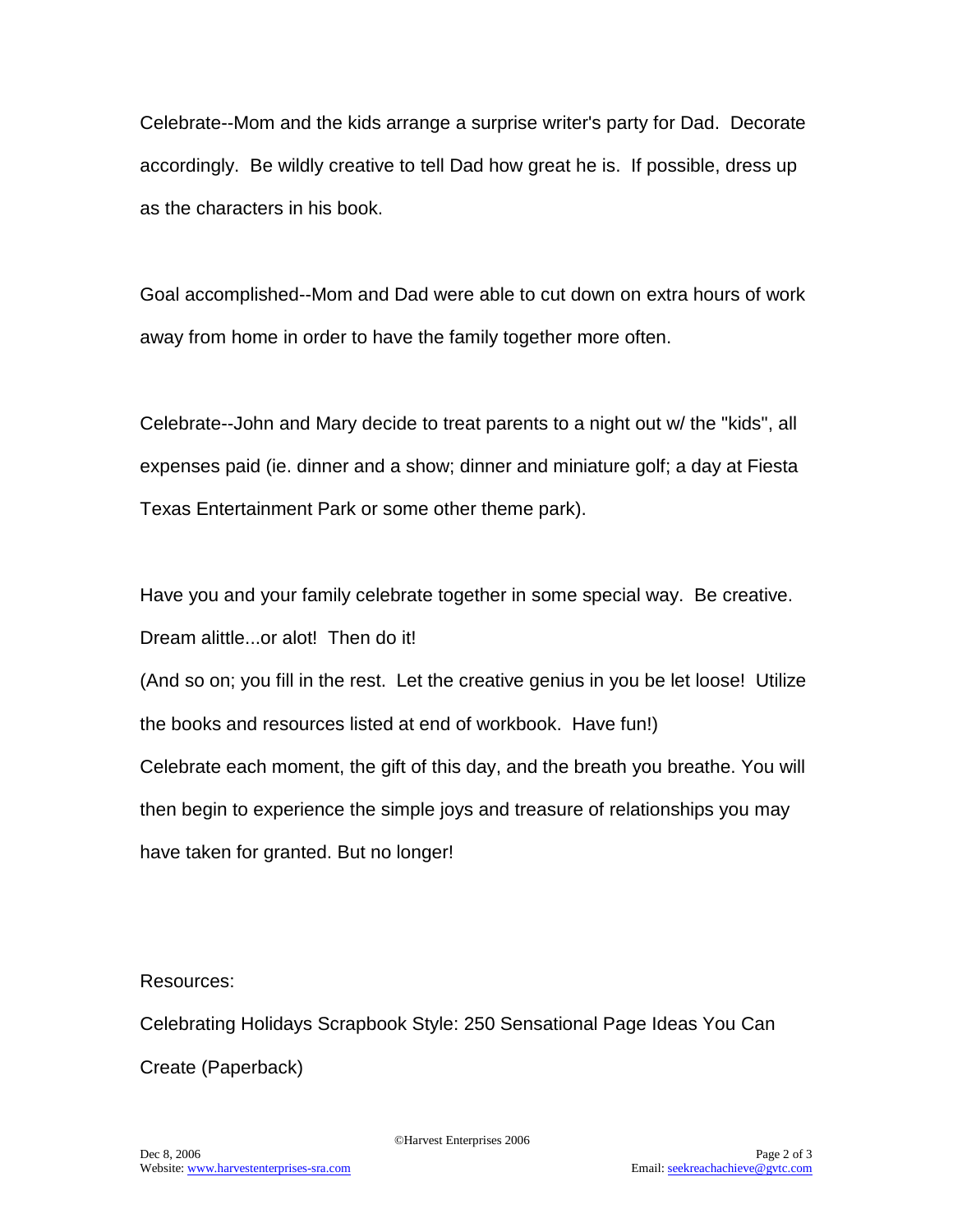by Kerry Arquette (Editor). Memory Makers Books.

Memories in Moments: Over 600 Timeless Ideas for Celebrating Life's Special Occasions (Paperback) by Susan Stone, Roxane M. Smith. Marally Publishing (July 1998)

--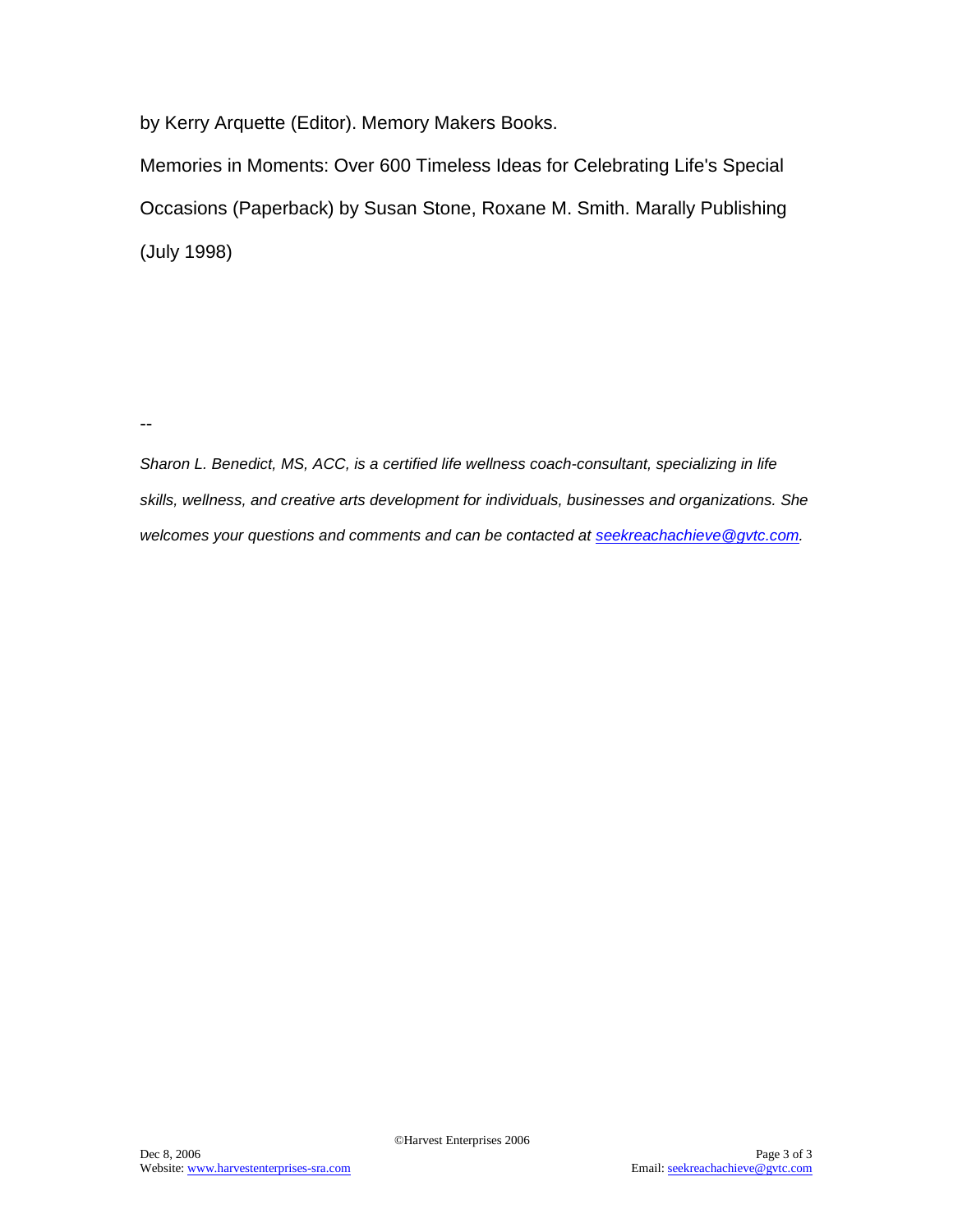



# *Celebrate Making Forever Memories The Hi Tech Way*

For all those who love to keep your memories the more traditional way via photo albums, scrapbooks, and treasure boxes, try to stay with me on the fantastic hi tech ways to celebrate making memories.

Once you get a little help and learn how to use the many features on your computer, making forever memories will be preserved for generations in your family. To give you a jump start, I recommend you take a course/workshop in creating these memory makers. Ask a family member or friend who knows how to create them, or hire out. Our children are probably already more computer/internet savvy than any of us today. So get them involved in teaching you how to go Hi Tech. Here are some hi tech possibilities to try out for your own memory maker projects.

### **Hi Tech Memory Makers**

Memory makers considered somewhat hi tech are slideshows, audio tapes/CDs, video DVDs, and family websites that offer interactive sharing within the family, even close friends over the years.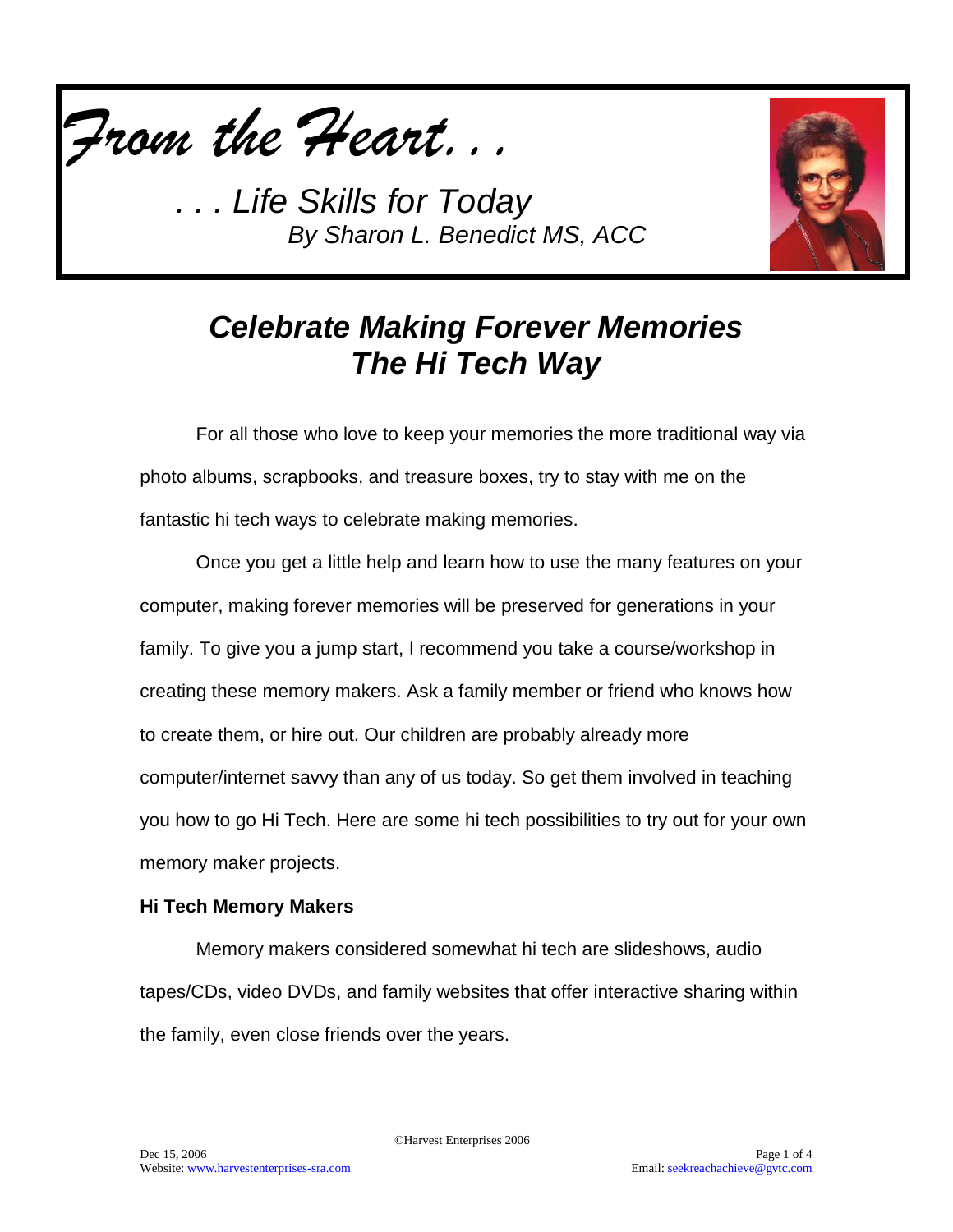*Slideshows*—The easiest do-it-yourself way to create your own CD/DVD is to use computer programs, such as Microsoft Word, Powerpoint, Wordperfect Presentations, or Apple's Keynote. Although there are many others out there, these are the most recognizable ones for personal use. You will need to have some sort of scanning equipment and software for converting your hardcopy pictures into digital images. Adobe Photoshop and Jasc Software's Paint Shop Photo Album are just one of many software programs for working with digital images. These programs have some text movement, animation, and sound capabilities to play with. *Audio tapes/CDs—*If you still have the traditional audio cassette tapes with your children's baby sounds and Christmas tape, I recommend you convert them to an computer audio format (such as .mp3 or .wma) to place on a CD/DVD to preserve these memories. You can also use them as background for your slideshow.

Windows Media Player comes with most computers and offers instructions on how to convert. You may need to purchase additional software, such as Plus! Digital Media Edition or something compatible, for certain tasks. To record new sounds, stories, memories from the computer, check to see if you have a speech recognition-dictation feature in order to create audio digital files. You can also look for a variety of portable devices for this type of memory maker at most electronic stores. *Video DVDs—*This memory maker takes you to the next level, combining not just photos, but action videos, music, your own oral history on video.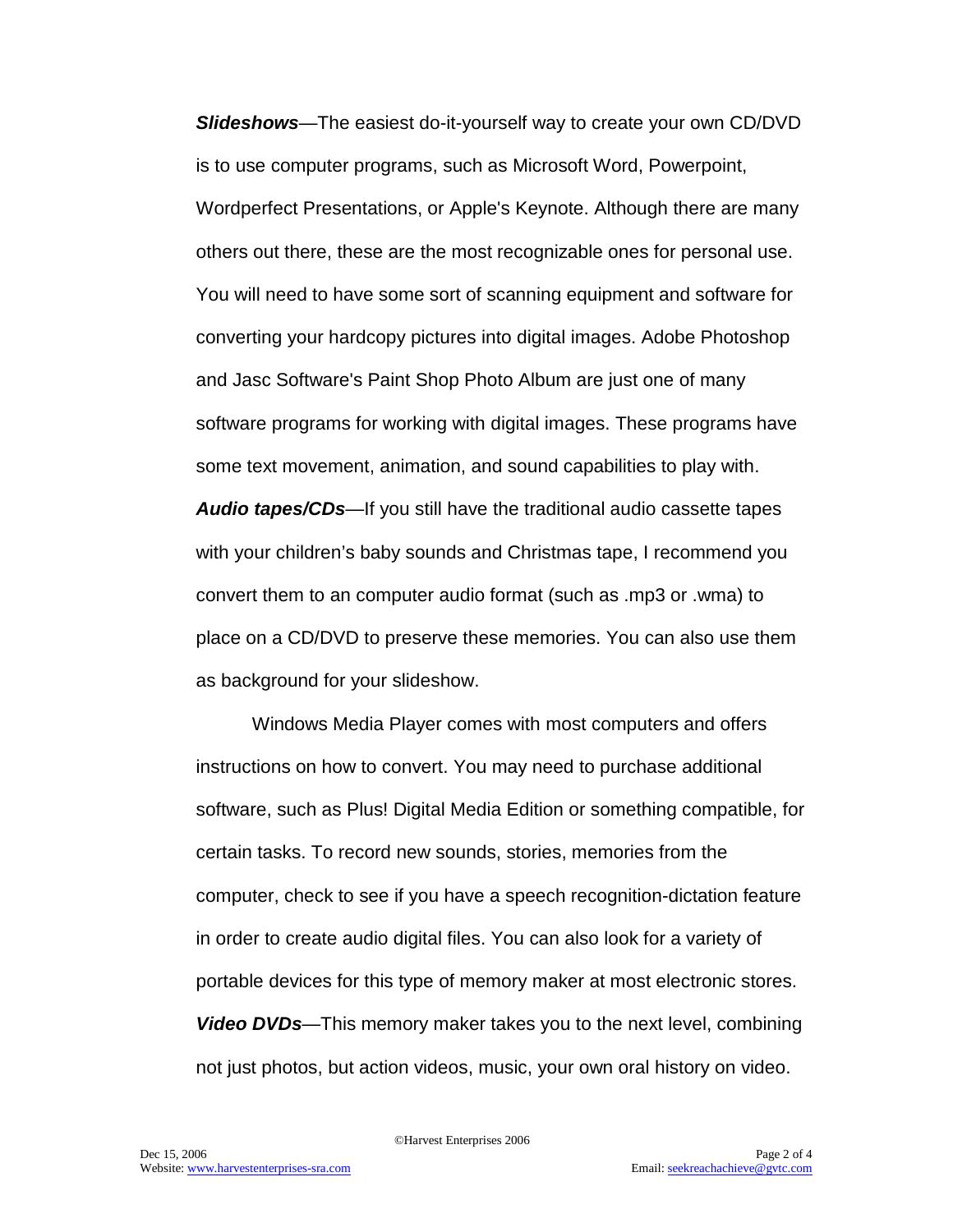You are the story teller on camera, with segment titles; and music at special spots or background mood—all packaged in a special jewel case. You can also include the audio file you made as a backdrop voice for your still and moving images. Check out your computer capabilities for doing both audio and video working together. You can then make multiple copies and give them away as gifts.

*Family Websites/Interactive Sharing—*Here's the ultimate possibility for preserving family memories for the world to see. Every day more families are creating their own website. There are now very easy ways to set up your own family website, with pictures, stories, family newsletter, email & instant messaging connections. You don't necessarily even need to have a specific webpage creation program, such as Dreamweaver to convert designed pages to an .html format for the web. You can check out options from Yahoo, MySpace, and more for ideas and instructions. Or just get that techie in the family to help out.

Depending on your motivation, creativity, and learning style, there are so many ideas to consider in celebrating memories. Start your creative juices flowing today. Here's your chance to show how much you love your family and close friends.

For any of these memory makers, you can do-it-yourself, share the project with your family, or even hire out. There are many consultants who are available to scan your pictures and create CDs and DVDs galore for you…for a fee of course. Check out the resources below for the variety of helps available for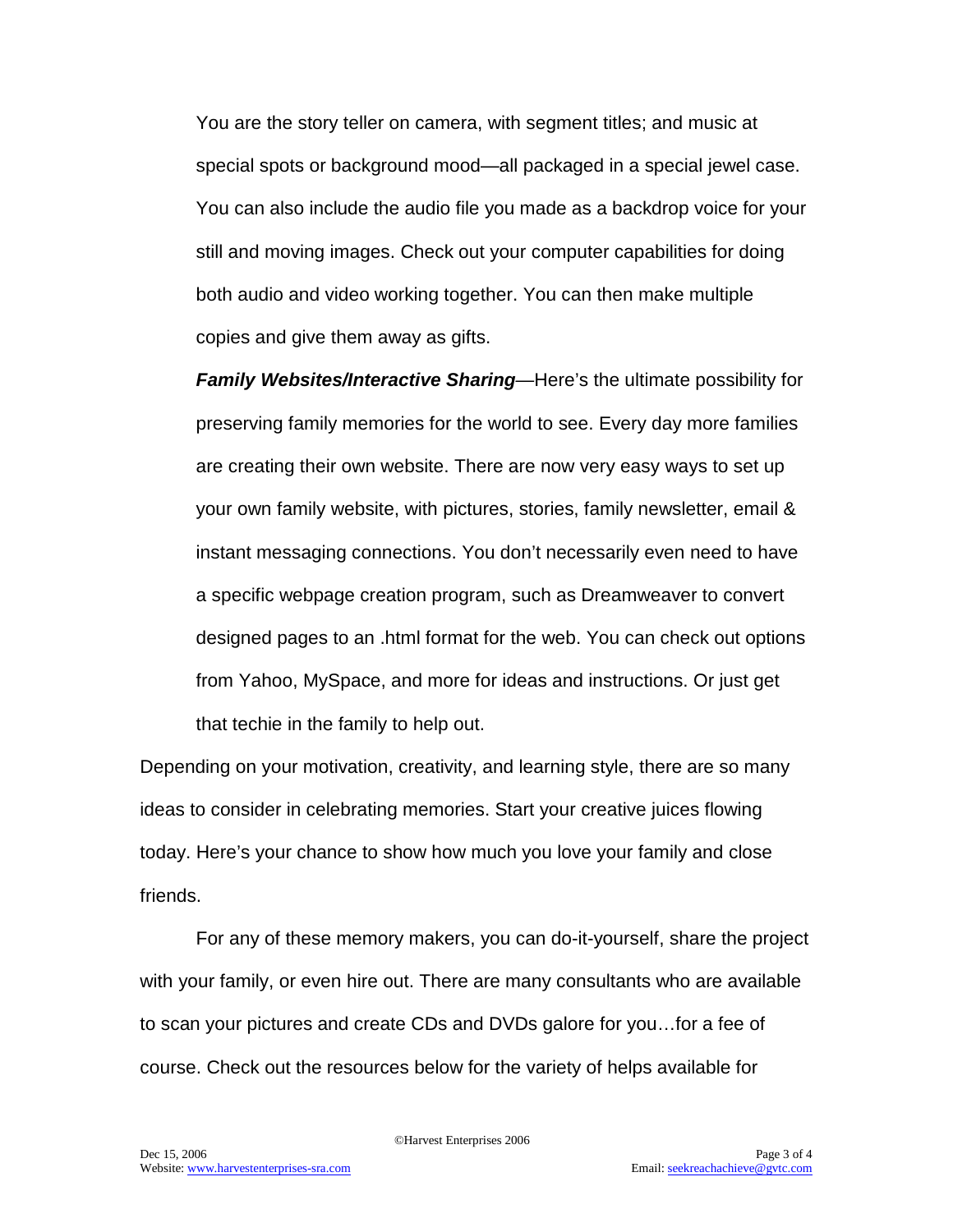yourself and others. Be sure to put copies of your CD/DVDs in the safe deposit box. You will then avoid the trauma and heart ache of losing your prized memories.

Whichever way you choose to make memories last forever, be sure to have your children learn to carry on the memory making tradition. You will then treasure the time you spent sharing your family story with those you love and creating a lasting legacy from generation to generation.

### Resources:

Family Legacy Video,<http://www.familylegacyvideo.com/> Family Slideshows, [http://www.familyslideshows.com](http://www.familyslideshows.com/) Publishing/Sharing Your Geneology,<http://genealogy.about.com/cs/publishing/> Vintage Family Tree Video,<http://www.vintagefamilytreevideo.com/>

--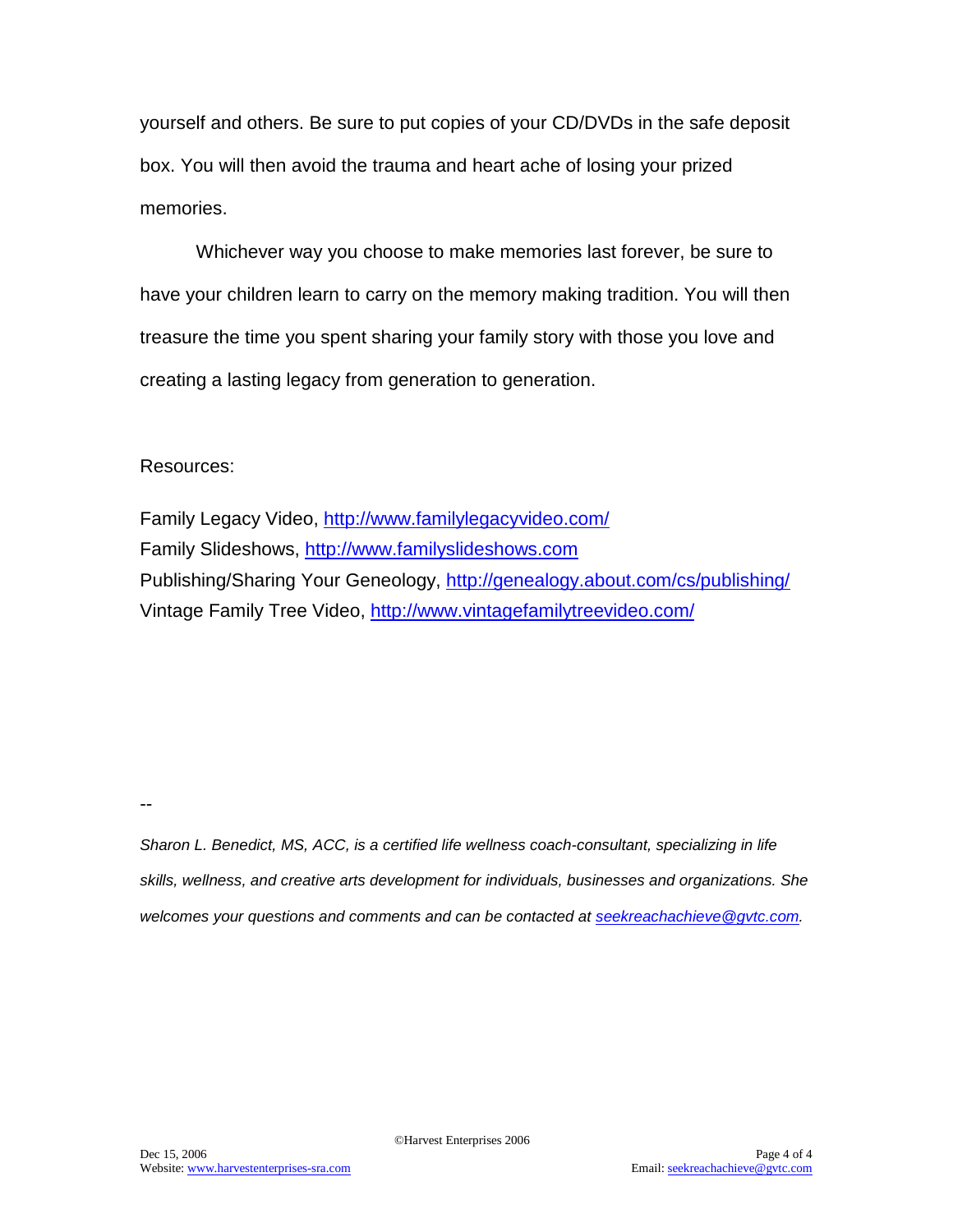



# *Celebrate and Contribute To Your Family Legacy*

As you gather all your photos together and childhood treasures to scrapbook and box them for lasting memories, Kimberly Powell has other ways to celebrate your family's heritage [\(http://genealogy.about.com/cs/holidays/a/family\\_history.htm\)](http://genealogy.about.com/cs/holidays/a/family_history.htm). Beside the simple and high tech ways I mentioned in earlier articles, here are Powell's additional creative suggestions. First, get started tracing your family tree; then start your own family cookbook; record family stories; uncover your family health history; take a trip back in time by visiting sites of importance to your family (e.g. your old family homestead, the country from which your ancestors migrated, the hillside where you played as a child, or the cemetery where great-grandpa is buried. If none match, then consider a trip to an historical museum, battlefield, or re-enactment event that relates to the history of your family.); craft a heritage gift (e.g. from picture frame Christmas ornaments to heritage quilts); and create an annual family picture calendar using your computer.

Your family heritage is wonderful to celebrate. Yet, contributing to the lives of others goes a long way toward preserving your legacy for your community and across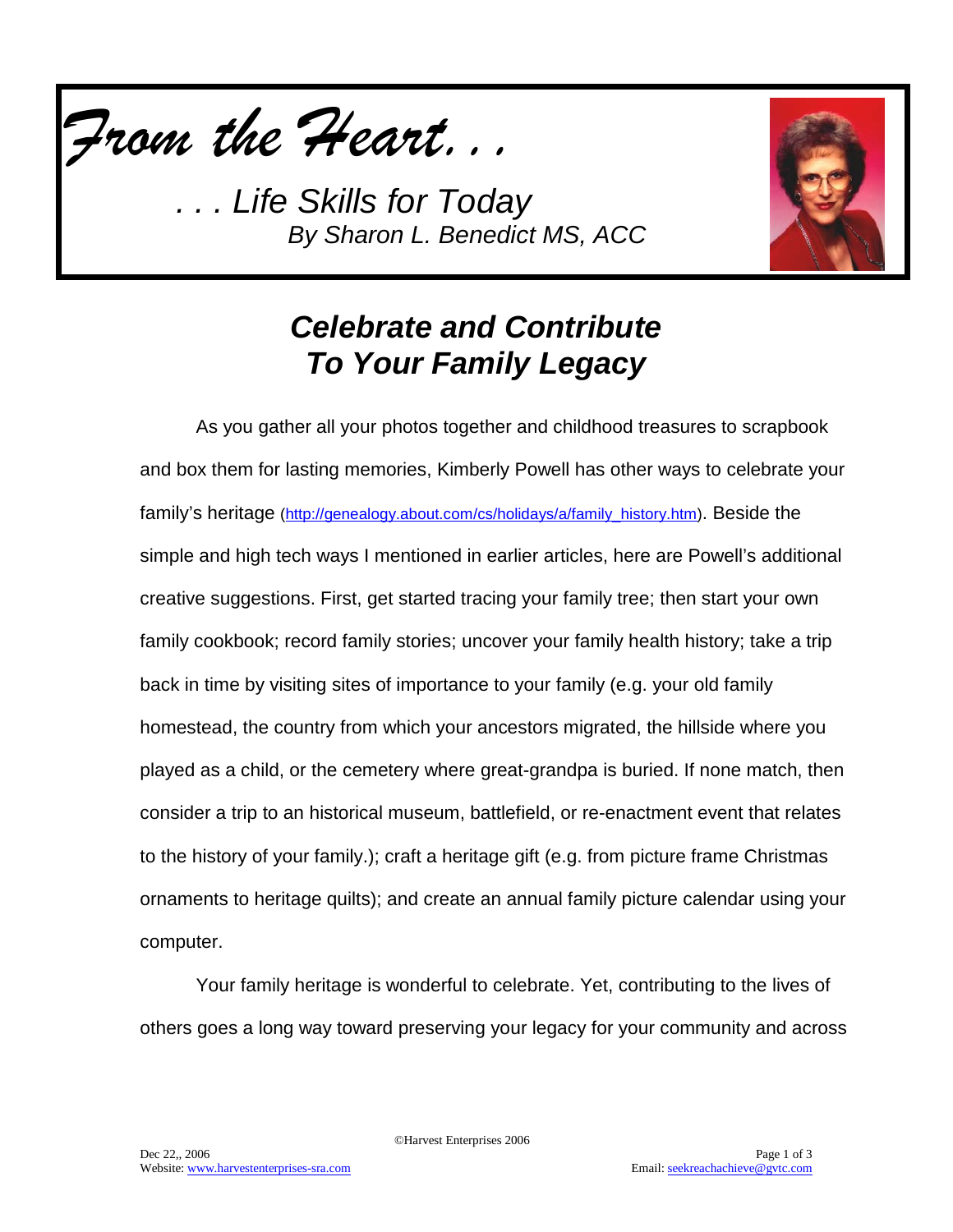our nation. There are many ways to contribute. There are also many life arenas you

can impact throughout your life and legacy.

As you celebrate the holidays and the gift of giving, consider how you can make

all the difference in everyone's lives. There are approximately eleven life arenas to

share your legacy. The first six are:

**I. BASIC CORE VALUES & PRINCIPLES:** Organizations that support your core values and life principles.

**II. HOME/FAMILY/VALUES:** Organizations that encourage and support the family, home, and core human values.

**III. RELIGIOUS ORGANIZATIONS/ CHURCH/MISSIONS:** Organizations that support your faith and desire for outreach to humanity.

**IV. HISTORY/WESTERN CULTURE:** Organizations that support your values and principles in global human affairs and lessons of history.

**V. PUBLIC POLICY/DOMESTIC AND INTERNATIONAL AFFAIRS:**  Organizations supporting human justice and compassion in legislation, domestic policy, and international relations.

**VI. SCIENCE/MEDICINE:** Organizations that seek truth in our universe and life on earth; observe and understand the natural world from a scientific and spiritual perspective. Be cautious about certain perspectives that may have extreme views and inappropriately discount the faith dimensions, credible scientific discoveries, and the principles of macro- and micro- adaptation.

Plan your giving in each arena into your core values, life goals, career, budget, and

friendships. Benevolence and giving are genuine expressions of compassion and love

to humanity. Whether you contribute time, money, materials, or message, there are

individuals in your neighborhood and around the world that need your help. The heart-

felt rewards of giving are far beyond the gift itself.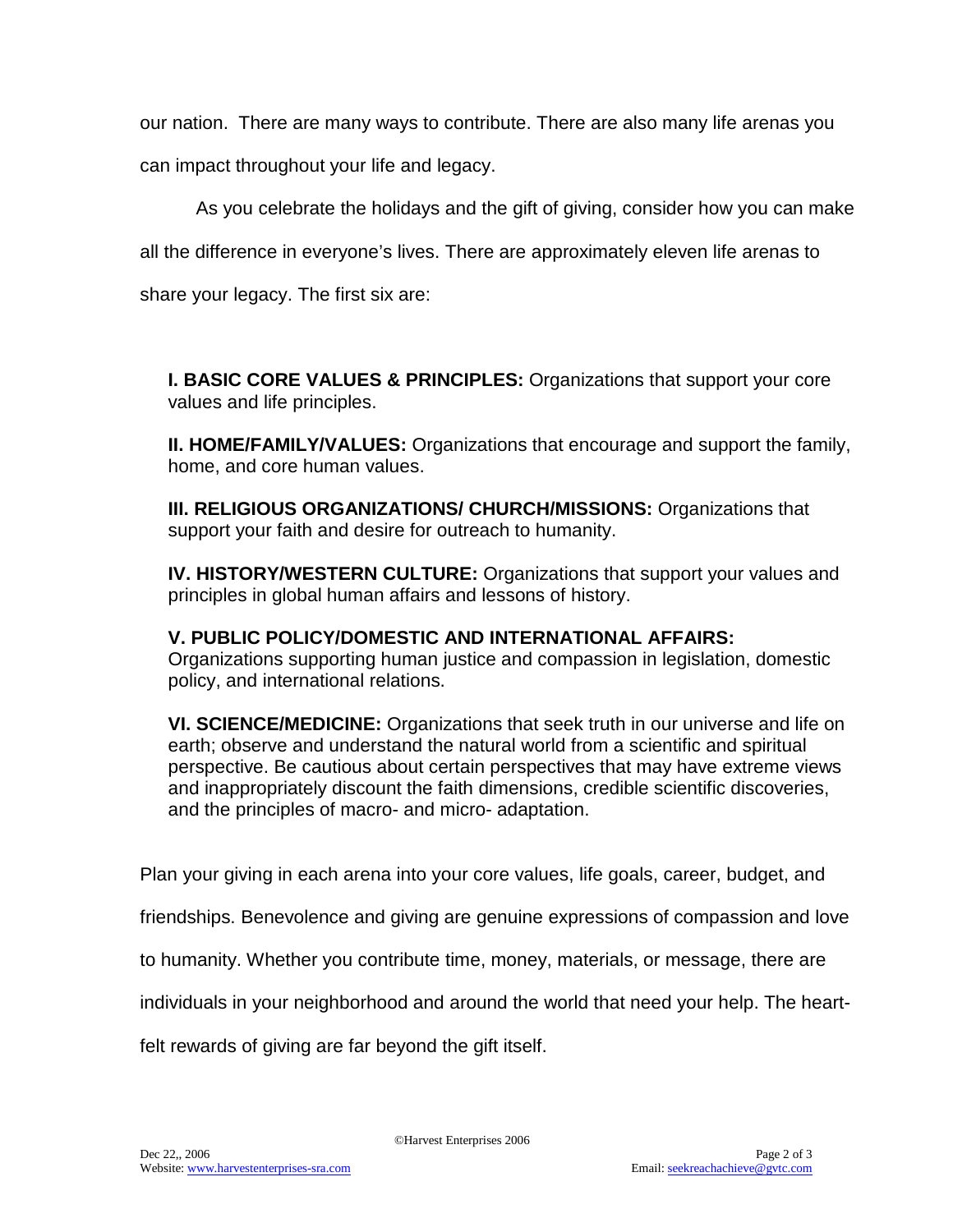Experience the joy and satisfaction of helping humanity in your own community and across the oceans. You may be surprised at how many ways you do give already. Feel free to email me and request the related handout to list the ways you are currently giving and want to give in the future whether to individuals, organizations, institutions, ministries, and churches. It is important to investigate each work for its integrity and stability before supporting that person or organization.

Remember, there are many creative ways to give and show benevolence (e.g. purchase of materials to publications, giving goods and materials, tax and estate planning, money gifts, time and effort). Be creative in every life arena. The next article for December will cover the other five life arenas for benevolence and giving. In the meantime, have a very creative, appreciative, and abundant Christmas and New Year! --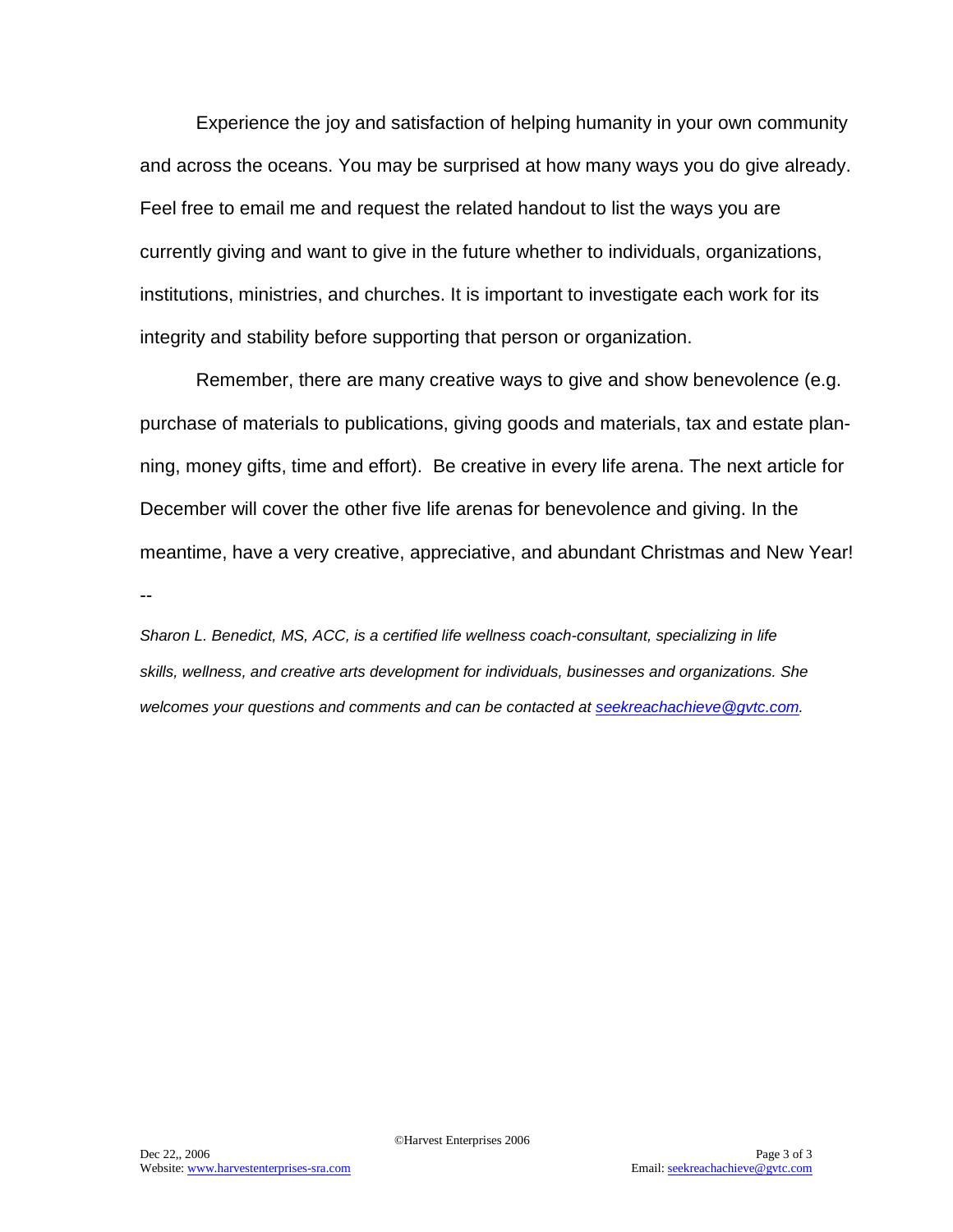



# *Celebrate and Contribute To Your Family Legacy-part 2*

In the past 30 years, the family, the basic unit of all societies, have been adapting itself to new challenges and opportunities. Families are also changing its structure and types of activities to help cope with new realities and enhance the quality of their lives.

The baby boomer generation (born 1944+/-1964) is one of the largest peoples groups of the older age population. While this generation continues to age, Generation X (born 1965+/-1982) will share caregiving responsibilities with the largest generational population yet, Generation Y—or Millennials. This Gen Y offspring is 70 million strong, born between 1977+/-1995. Accelerating social and economic change is posing new challenges and opportunities for this largest and newest adult generation—preparing the youth for productive life roles.

Millennials are also increasingly diverse. One in five have at least one immigrant parent; one in ten at least one non-citizen parent. According to CH Hartill, PhD, Assistant Dean, Butler University, *Understanding Millennials*, this generation has a variety of advantages—older parents, smaller families, therefore more resources & parental time, more firstborns (roughly 40%) and singletons (approximately 10%), more parental education—one in four Millennials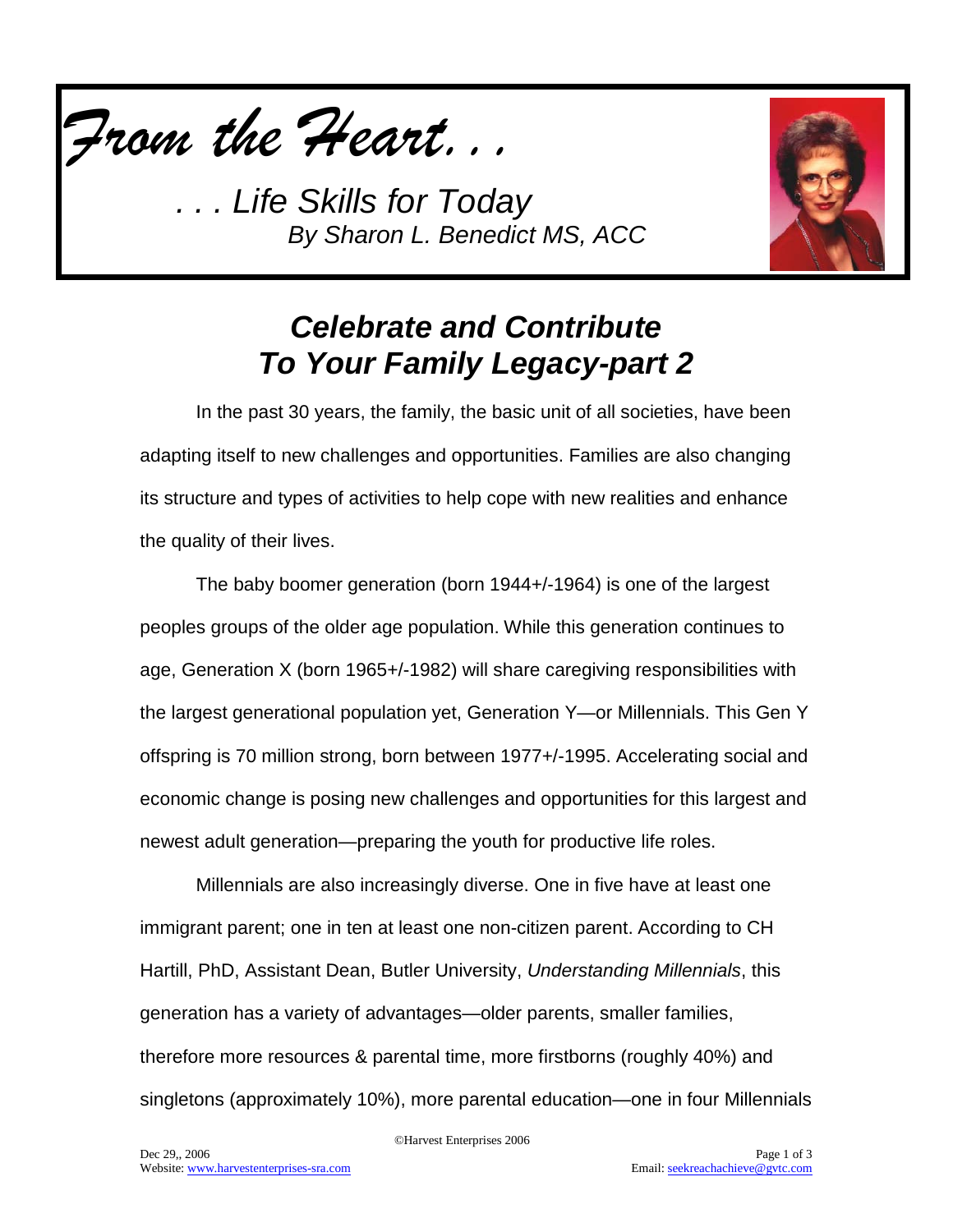have at least one parent with a four-year degree or higher, and, believe it or not, reduced divorce rates.

Along with the baby boomers and Gen X reaching older ages, Gen Y is a new feature of the 21<sup>st</sup> century. These generations are connected in more than just size and era. The prospects of these generations will significantly depend on the strength, adaptability and foresight of their families and how they contribute to their own care, the community, and our nation.

In the last article, you were encouraged to plan your celebration of giving in eleven life arenas that support your core values, life goals, career, budget, and friendships. Whether you contribute time, money, materials, or message, there are individuals in your neighborhood and around the world that need your help. The heartfelt rewards of giving are far beyond the gift itself.

The first six were BASIC CORE VALUES & PRINCIPLES,

HOME/FAMILY/VALUES, RELIGIOUS ORGANIZATIONS/ CHURCH/MISSIONS,

HISTORY/WESTERN CULTURE, PUBLIC POLICY/DOMESTIC AND

INTERNATIONAL AFFAIRS, and SCIENCE/MEDICINE. Here are the other five:

**VII. BUSINESS AND LEGAL ISSUES:** Organizations that support and train business leaders and legal advisors to advance integrity, honesty, and excellence in the work place and our nation's legal system.

**VIII. EDUCATION/CHILD DEVELOPMENT:** Organizations that train young children, teens, and adults to be mature, informed, effective leaders in every field of life.

**IX. MEDIA/ENTERTAINMENT/CULTURAL DISCERNMENT:**  Organizations that support your core values in entertainment, news, cultural trends, and influence the media to improve the quality of programming.

**X. SOCIAL MINISTRIES:** Organizations whose mission is to provide an alternative to state-run welfare programs with effective, compassionate ministries to the underserved, needy and unfortunate.

©Harvest Enterprises 2006